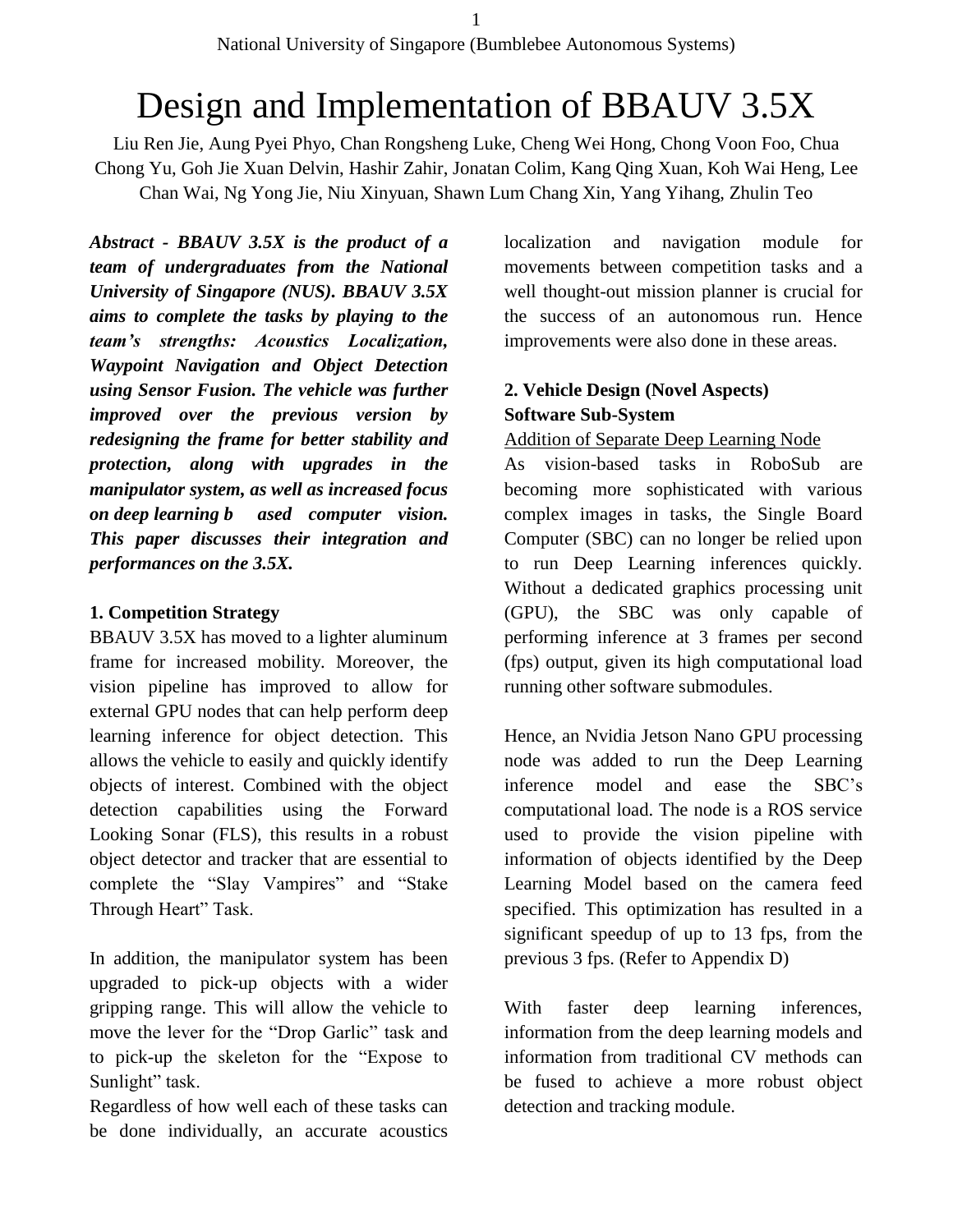Despite the Deep Learning implementation, detection of the various objects at a distance visually by a camera is still a challenge, due to poor visibility underwater. However, such objects can be identified using the FLS. The FLS can provide range and azimuth of the objects relative to the vehicle, but not the depth, which is provided by the camera. To mitigate the shortcomings of the individual sensors, a particle filter was implemented to fuse the data from the front camera and FLS [1] to increase the accuracy of detection.

#### Improvement of Annotation Pipeline

The team improved the annotation pipeline to ensure that the entire process from data collection to annotation to model training was seamless and quick, even for large data sets. Building upon images\_annotation\_programme<sup>1</sup> , it allowed easy multi-user annotation over LAN or internet to handle the increase in number of images used in tasks for RoboSub this year, without having to download custom programs.



Fig 1. Web Annotation Tool

Further verification of annotations is also done via random repeated images assigned to users, allowing for a cross check of annotations.

A series of scripts will then convert the XML annotations (in PASCAL VOC format) and split them into training and test sets before producing a Tensorflow recognizable records

format, which is then used to train the Deep Learning object detection model.

#### Mission Planner Structure

The mission planner is integrated with a new mission UI that allow users to easily scan through the mission path through the graphical user interface while allowing the user to select from many predetermined missions to be run on the fly. It is integrated with a mapper, with important FLS features overlaid, enabling waypoints to be easily identified and set. (Refer to Appendix E)

#### **Electrical Sub-System**

#### Electrical and Power Architecture

This electrical architecture adopted the backplane system. (Refer to Appendix F) There are two main communication channels used in this electrical architecture, namely Controller Area Network (CAN) and Ethernet. CAN is used for communication between embedded systems like the daughter boards while Ethernet is used for components that requires high bandwidth communication like SBC and FLS.

One of the unique features of the power architecture (Refer to Appendix F) is the load balancing system between the two batteries. This provides a hot swap feature that allows changing of batteries without shutting down the vehicle. Next, there is an isolation system between the internal electronics and inductive loads such as thrusters. The internal electronics peripherals draw their power through isolated DC-DC converters and any signal connected to these inductive loads are isolated as well.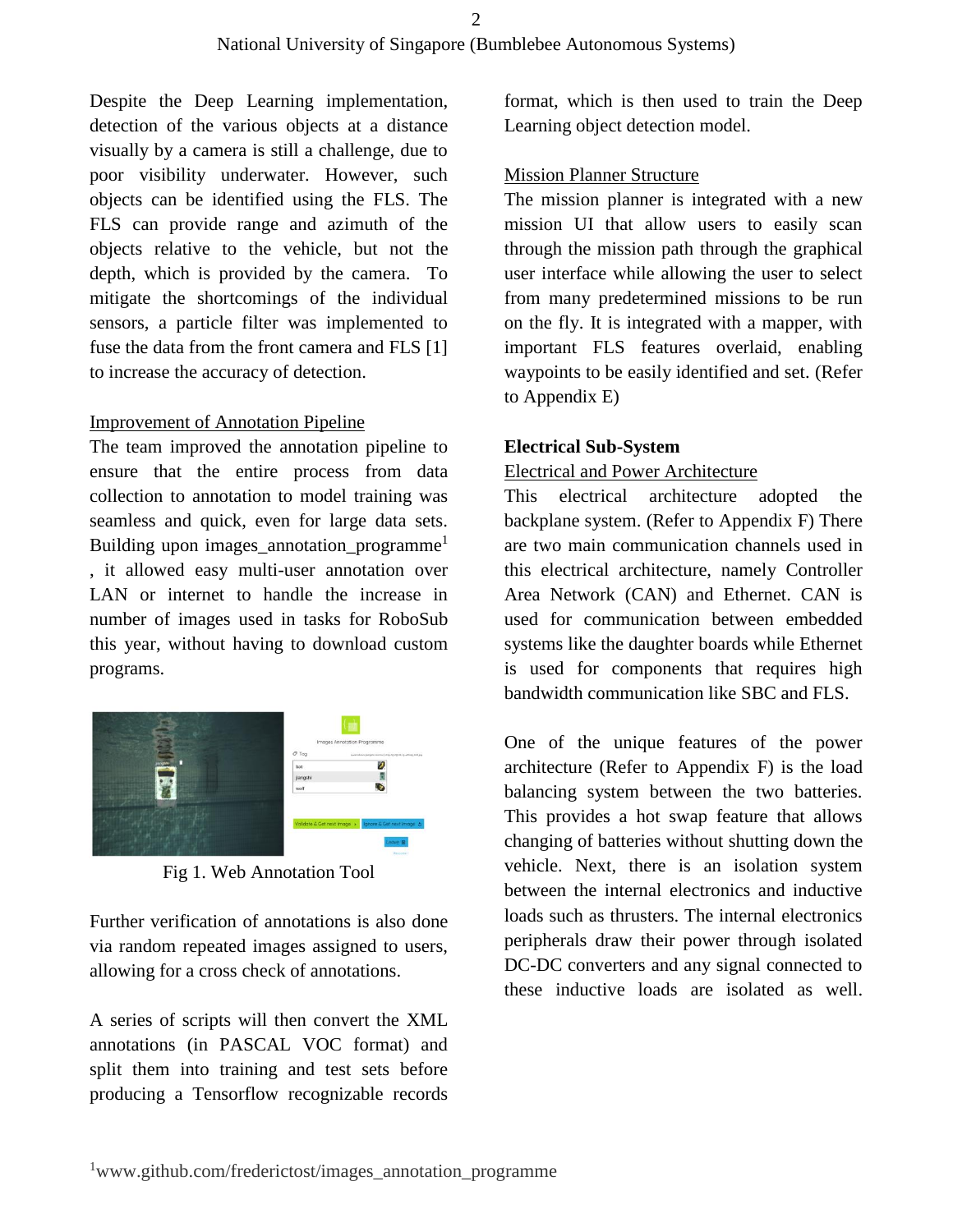#### Backplane and Daughter Boards

The backplane system serves as the backbone of the electrical system where it contains three daughter boards as well as CAN bus channel. Among the three daughter boards, the sensor and telemetry board houses several sensors such as pressure sensor, depth sensor, humidity sensor and temperature sensor to monitor the internal conditions of the vehicle. The power control board controls the power that is being sent to the other daughter boards and sensors. As a result, the board can kill power to the thrusters as well as hard reset sensors such as the FLS remotely. The thruster board operates the thruster through an optoisolator because the thruster and its electronic speed controller is designed to be isolated from the other sensitive electrical system such as acoustics.

#### Manipulator Board

For this year's competition, all the pneumatic actuators are controlled via multiple solenoid valves. Due to them being high current inductive loads, the isolation system was changed slightly by adopting solid state relays as the primary method for controlling the solenoid valves. Compared to the Darlington arrays used last year, the new solid state relays have a higher current output rating and it is electrically isolated.

In addition, to protect against transient voltage due to the manipulator board being frequently plugged in and out, TVS diodes on both communication channels (CAN bus) and the power sources were added. In addition, the TVS diodes also serve as protection against inductive voltage spikes caused by the thrusters.



Fig 2. Protection system on manipulator board with TVS diodes (D9) on the CAN bus

#### Acoustic sub-system

The acoustics subsystem moved away from the sbRIO to a custom signal conditioning board, data acquisition (DAQ) board and raspberry pi 3B+ for localization of signals. This switch to a Linux based system allows for the usage of well-supported existing libraries and higherlevel programming languages such as C++. This allows for the development of more complex and higher-level features.

The new custom DAQ board uses a Xilinx FPGA to align the data coming from the 4 ADC channels. By shifting the data alignment to the FPGA, the 4 channels can be processed in parallel which gives rise to lower latency and better performance. Furthermore, the DAQ board uses High-Speed USB to communicate with the SBC which enables interoperability with different SBCs and allows for the processors to be selected based on the computation power required.

The acoustics stack is also redesigned and optimized to utilize the multi-core ARM processor which allows for lower latency and a smaller error caused by the vehicle moving.

The principle of operation is similar to the previous system. The direct path signal of the desired frequency is identified using a dynamic thresholding method based on short-time Fourier transform. This reduces the false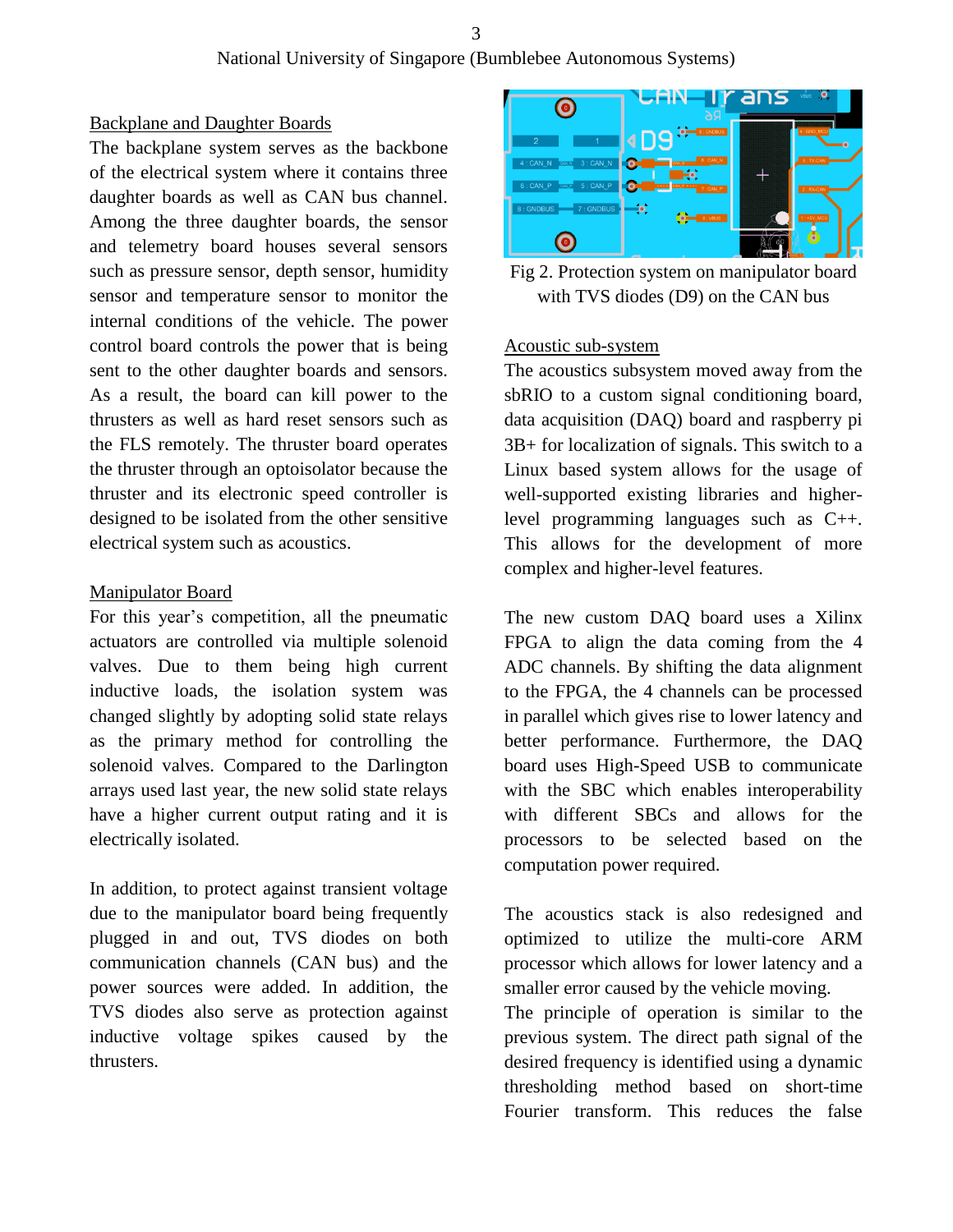positives due to multipath propagation and signals of other frequencies. The multiple signal classification (music) algorithm [2] is then used to calculate the direction of arrival (DOA) of the identified signal.

#### **Mechanical Sub-system**

#### Replacement of Aluminum Frame

In light of the under-specification of the previous vehicle's structural integrity, each individual component of the vehicle's frame was replaced with a more rugged design. The replacement of aluminum frame resolves the unstable vehicle behavior observed last year due to the lower position of the yaw thruster. Additionally, the new aluminum frame protects all of the vehicle's components, especially the thrusters, from collision against external objects.



Fig 3.1. Frame of AUV

#### Modification of Claw Grabber

The pneumatic claw grabber was redesigned from Robosub 2017 to have a wider gripping range. The claws were designed to have larger gripping curvatures and extended arm lengths as compared to the previous iteration. This provided the vehicle with a greater aiming tolerance when grabbing the pipes of various diameters. Another consideration taken was to enable the arms to retract higher than the lowest point of the grabber. This allowed the

grabber to be installed at a lower height without exceeding the base level of the vehicle frame. The grabber was positioned directly behind the front-facing camera and very near the bottomfacing camera for better vision-and-grip coordination.



Fig 3.2. Claw Grabber Design

#### Upgraded Cooling System

The liquid cooling system for the SBC was upgraded with a pump-block combo, modified from an all-in-one liquid cooler.



Fig 3.3. Water block on SBC

This allowed for direct contact between the CPU and the cooling block, which along with a better thermal interface material, lowered the temperature of the CPU to about 50°C under full load and 37°C while idle, approximately 20°C decrease from the previous design. The new cooling solution is half the size of the previous design, which freed up space in the vehicle to include a Jetson Nano, and an inline power filter for the FLS. A small fan was used to provide some airflow over the radiator fins on the Jetson Nano. (Refer to Appendix H)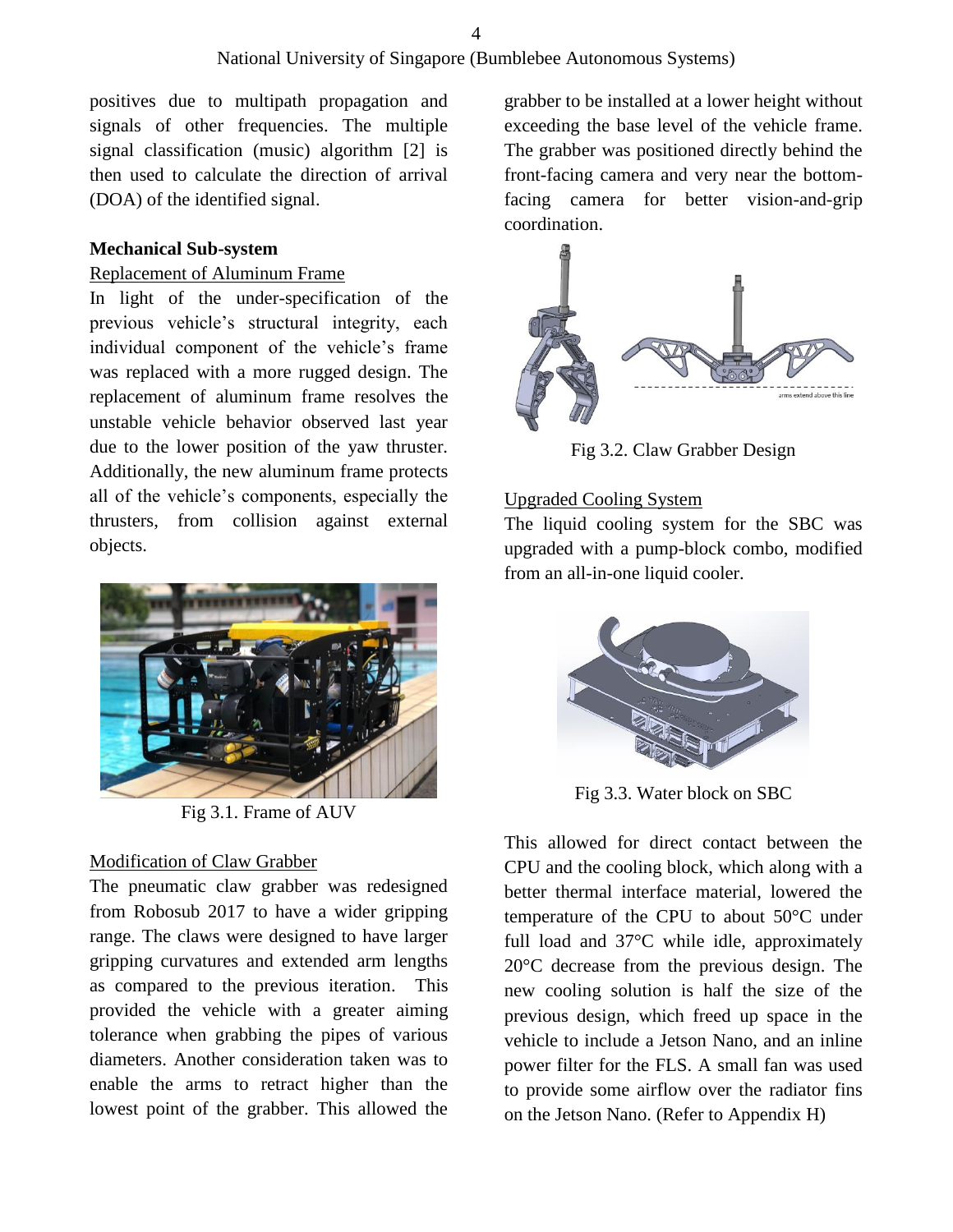#### **3. Experimental Results**

#### Deep Learning Performance

The MobileNetV2 with SSDLite [3] was chosen from the list of pre-trained models of the Tensorflow models zoo [4] and was used as a base for training deep learning models. A total of 4800 training images, 600 validation images, and 800 test images were collected. Images were collected in various lighting conditions in the testing pool to minimize overfitting. Training was performed using the NUS HPC (High Performance Computing) GPU server and exported as a frozen graph before optimizing the model via TensorRT for optimal performance on the Jetson Nano.

| Object to<br><b>Detect</b> | <b>Slay Vampires</b><br>(Jiangshi,<br>Aswang, Vetalas,<br>Draugr) | Bin<br>(Bat, Wolf,<br>Checkboard) | <b>Stake</b><br>Through<br>Heart<br>(Vampire) |
|----------------------------|-------------------------------------------------------------------|-----------------------------------|-----------------------------------------------|
| mAP                        | 0.892                                                             | 0.937                             | 0.894                                         |

Table 1.1. Object Detection and mAP (mean average precision)

The results indicate a high level of accuracy of the deep learning trained object detection model. Moreover, this model runs at 13fps on the Jetson Nano, resulting in a fast and reliable object detection module. More image collection and training will be performed at the competition venue to prevent overfitting.

#### Improved acoustics performance

By switching to the Linux based system with custom DAQ board, the data acquisition latency and DOA estimation time is reduced significantly with minimal impact to the accuracy of the system. The reduction in latency also allowed for a higher sampling rate of the pinger signal as compared to the sbRIO based system.

|                                                 | sbRIO | Raspberry pi |
|-------------------------------------------------|-------|--------------|
| DAQ Latency (125ksps for 75k)<br>samples) /ms   | 200   | 0.2          |
| DAQ Latency (250ksps for 125k)<br>samples) / ms | 700   |              |
| DOA estimation time $/ms$                       | 120   | 60           |
| Accuracy (azimuth)/degree                       | $+3$  | $+3$         |
| Accuracy (elevation)/degree                     | $+6$  | +6           |

| Table 1.2. Improvements in Acoustics System |  |  |
|---------------------------------------------|--|--|
|---------------------------------------------|--|--|

#### Robosub preparations

During the summer break, pool tests were conducted daily, roughly 7 hours a day on weekdays and 3 hours on the weekends. The vast majority of the electrical and hardware systems were done before the summer and the team has been working on the competition tasks.

#### **4. Acknowledgements**

Team BumbleBee's development and achievement would not be possible without the help from various organizations and people. The team would like to express their deepest gratitude to the sponsors (Refer to Appendix I), including Title Sponsors - National University of Singapore (NUS), and the Platinum Sponsors - DSO National Laboratories, Future Systems and Technology Directorate, DEME Group. In addition, the team would also like to thank the Sport Singapore, Republic of Singapore Yacht Club, and the US National and Oceanic and Atmospheric Administration (NOAA) for allowing us to test at their facilities.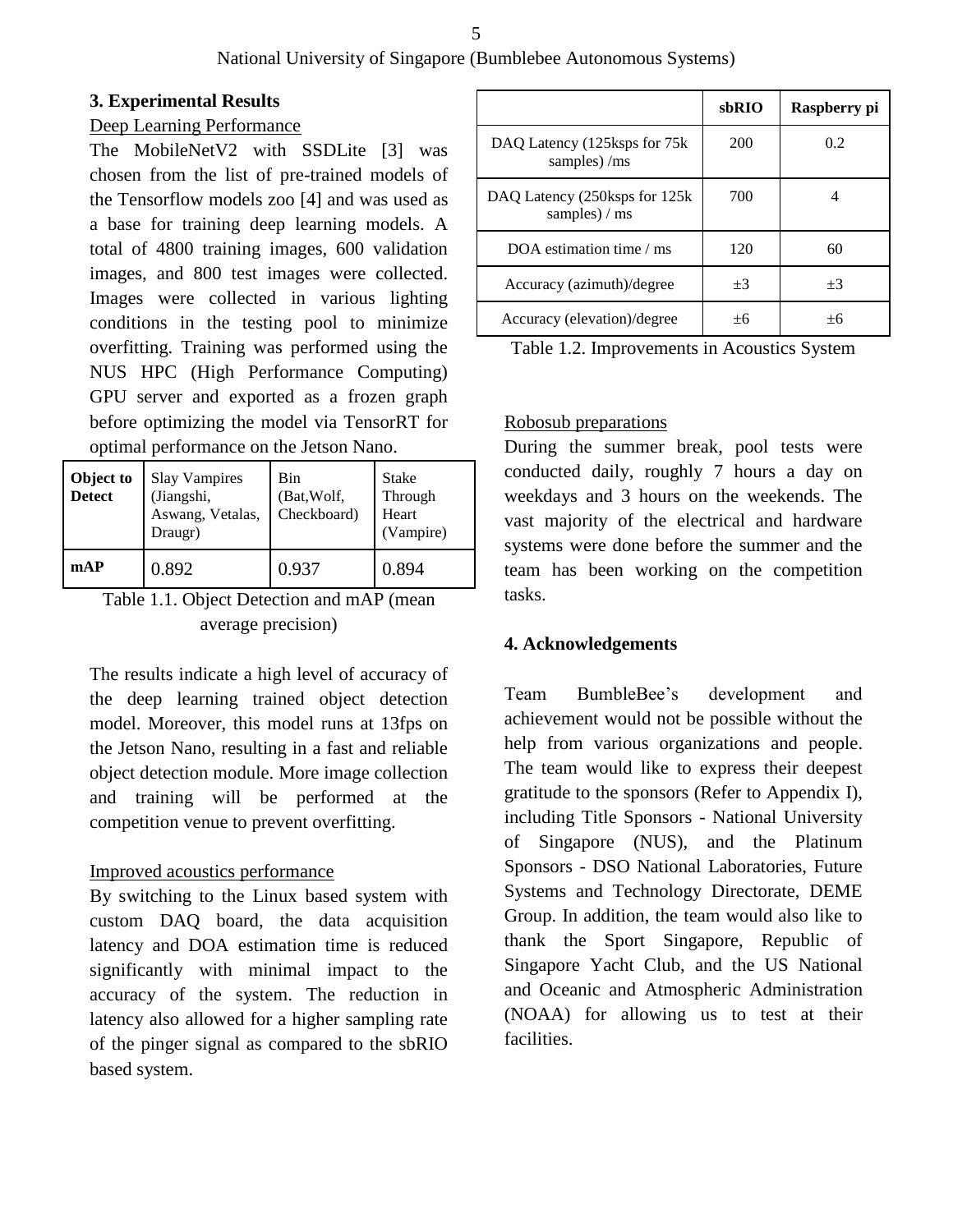#### **References**

[1] Y. Raaj, A. John and T. Jin, "3D Object Localization using Forward Looking Sonar (FLS) and Optical Camera via particle filter based calibration and fusion," OCEANS 2016 MTS/IEEE Monterey, Monterey, CA, 2016, pp. 1-10. doi: 10.1109/OCEANS.2016.7761077, Available:

http://ieeexplore.ieee.org/stamp/stamp.jsp?tp= &arnumber=7761077&isnumber=7760990

[2] X. Zhang, L. Xu, L. Xu and D. Xu, "Direction of Departure (DOD) and Direction of Arrival (DOA) Estimation in MIMO Radar with Reduced-Dimension MUSIC," in IEEE Communications Letters, vol. 14, no. 12, pp. 1161-1163, December 2010. doi: 10.1109/LCOMM.2010.102610.101581, Available: http://ieeexplore.ieee.org/stamp/stamp.jsp?tp=

&arnumber=5618528&isnumber=5654470

Detectors," 2017 IEEE Conference on Computer Vision and Pattern Recognition (CVPR), Honolulu, HI, 2017, pp. 3296-3297. doi: 10.1109/CVPR.2017.351 Available: http://ieeexplore.ieee.org/stamp/stamp.jsp?tp= &arnumber=8099834&isnumber=8099483

[3] J. Huang et al., "Speed/Accuracy Trade-Offs for Modern Convolutional Object

[4] Howard, A. G., Zhu, M., Chen, B., Kalenichenko, D., Wang, W., Weyand, T., ... & Adam, H. (2017). Mobilenets: Efficient convolutional neural networks for mobile vision applications.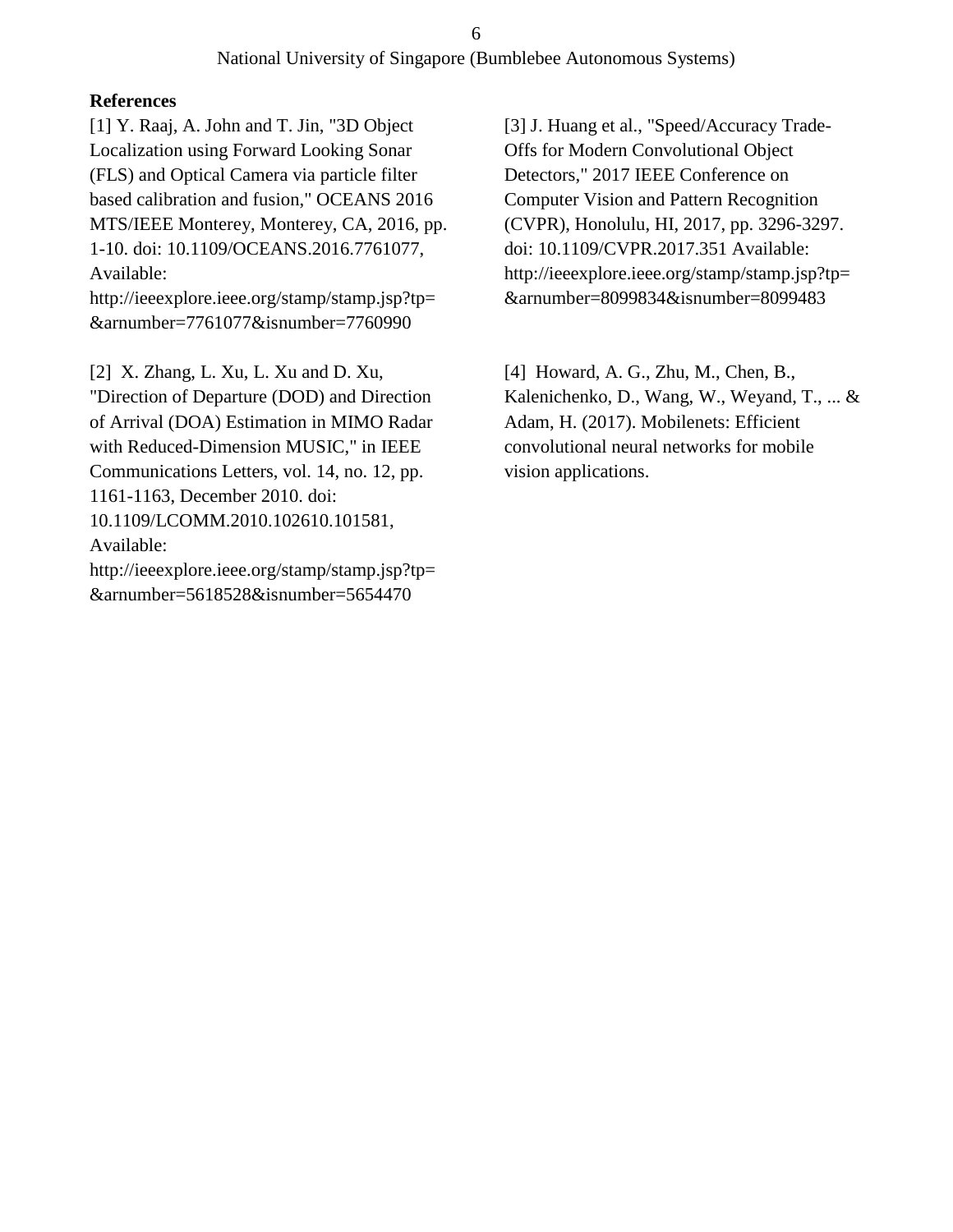### **Appendix A: Expectations**

Below is the scoring table showing the points associated with each task. Enter the points you expect to score with the vehicle(s) that you have designed and engineered. At the end of the competition, enter the points you actually scored in the last column.

| <b>Subjective Measures</b>                                       |                                 |                                  |                      |  |  |
|------------------------------------------------------------------|---------------------------------|----------------------------------|----------------------|--|--|
|                                                                  | <b>Maximum</b><br><b>Points</b> | <b>Expected</b><br><b>Points</b> | <b>Points Scored</b> |  |  |
| Utility of team website                                          | 50                              | 45                               |                      |  |  |
| <b>Technical Merit (from</b><br>journal paper)                   | 150                             | 140                              |                      |  |  |
| Written Style (from<br>journal paper)                            | 50                              | 45                               |                      |  |  |
| Capability for<br><b>Autonomous Behavior</b><br>(static judging) | 100                             | 95                               |                      |  |  |
| Creativity in System<br>Design (static judging)                  | 100                             | 95                               |                      |  |  |
| Team Uniform (static<br>judging)                                 | 10                              | 9                                |                      |  |  |
| <b>Team Video</b>                                                | 50                              | 48                               |                      |  |  |
| Pre-Qualifying Video                                             | 100                             | 100                              |                      |  |  |
| Discretionary points<br>(static judging)                         | 40                              | 35                               |                      |  |  |
| Total                                                            | 650                             | 612                              |                      |  |  |
|                                                                  | <b>Performance Measures</b>     |                                  |                      |  |  |
|                                                                  | <b>Maximum</b><br><b>Points</b> | <b>Expected</b><br><b>Points</b> | <b>Points Scored</b> |  |  |
| Weight                                                           | See Table 1 /<br>Vehicle        | $-250$                           |                      |  |  |
| Marker/Torpedo over<br>weight or size by $<$ 10%                 | minus $500/$<br>marker          | $\boldsymbol{0}$                 |                      |  |  |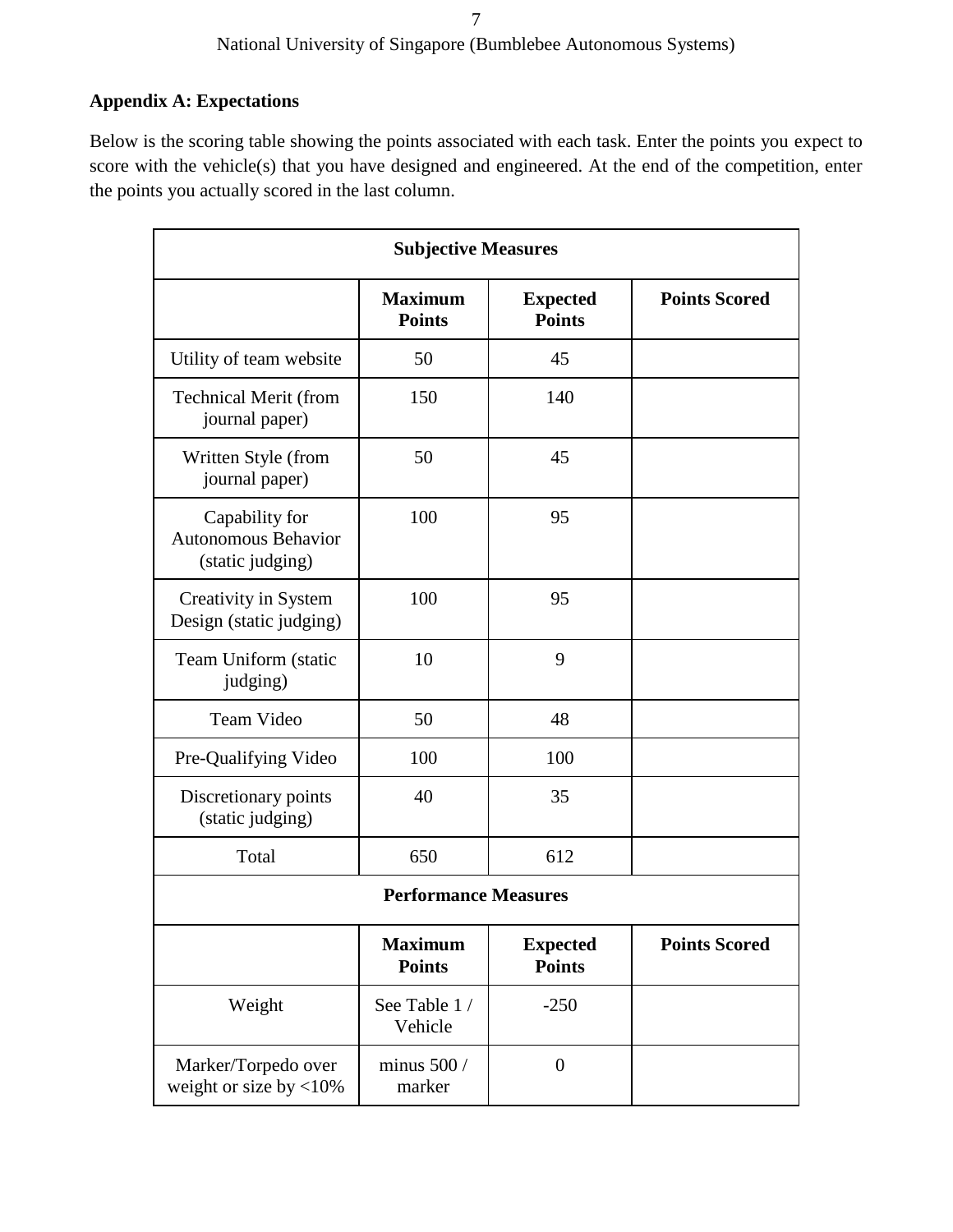| Gate: Pass through                                         | 100                                     | 100            |  |
|------------------------------------------------------------|-----------------------------------------|----------------|--|
| Gate: Maintain fixed<br>heading                            | 150                                     | 150            |  |
| Gate: Coin Flip                                            | 300                                     | 300            |  |
| Gate: Pass through 60%<br>section                          | 200                                     | $\overline{0}$ |  |
| Gate: Pass through 40%<br>section                          | 400                                     | 400            |  |
| Gate: Style                                                | $+100(8x \text{ max})$                  | $\overline{0}$ |  |
| Collect Pickup: Crucifix,<br>Garlic                        | 400/object                              | $\overline{0}$ |  |
| Follow the "Path" (2<br>total)                             | 100/segment                             | 200            |  |
| Slay Vampires: Any,<br>Called                              | 300,600                                 | 600            |  |
| Drop Garlic: Open,<br>Closed                               | 700,1000/Mar<br>$ker(2 +$<br>pickup)    | 2000           |  |
| Drop Garlic: Move Arm                                      | 400                                     | 400            |  |
| Stake through Heart:<br>Open Oval, Cover Oval,<br>Sm Heart | 800, 1000,<br>1200 / torpedo<br>(max 2) | 2200           |  |
| Stake through Heart:<br>Move lever                         | 400                                     | 400            |  |
| Stake through Heart:<br>Bonus - Cover Oval, Sm<br>Heart    | 500                                     | 500            |  |
| <b>Expose to Sunlight:</b><br>Surface in Area              | 1000                                    | 1000           |  |
| <b>Expose to Sunlight:</b><br>Surface with object          | 400/object                              | 800            |  |
| <b>Expose to Sunlight:</b><br>Open coffin                  | 400                                     | 400            |  |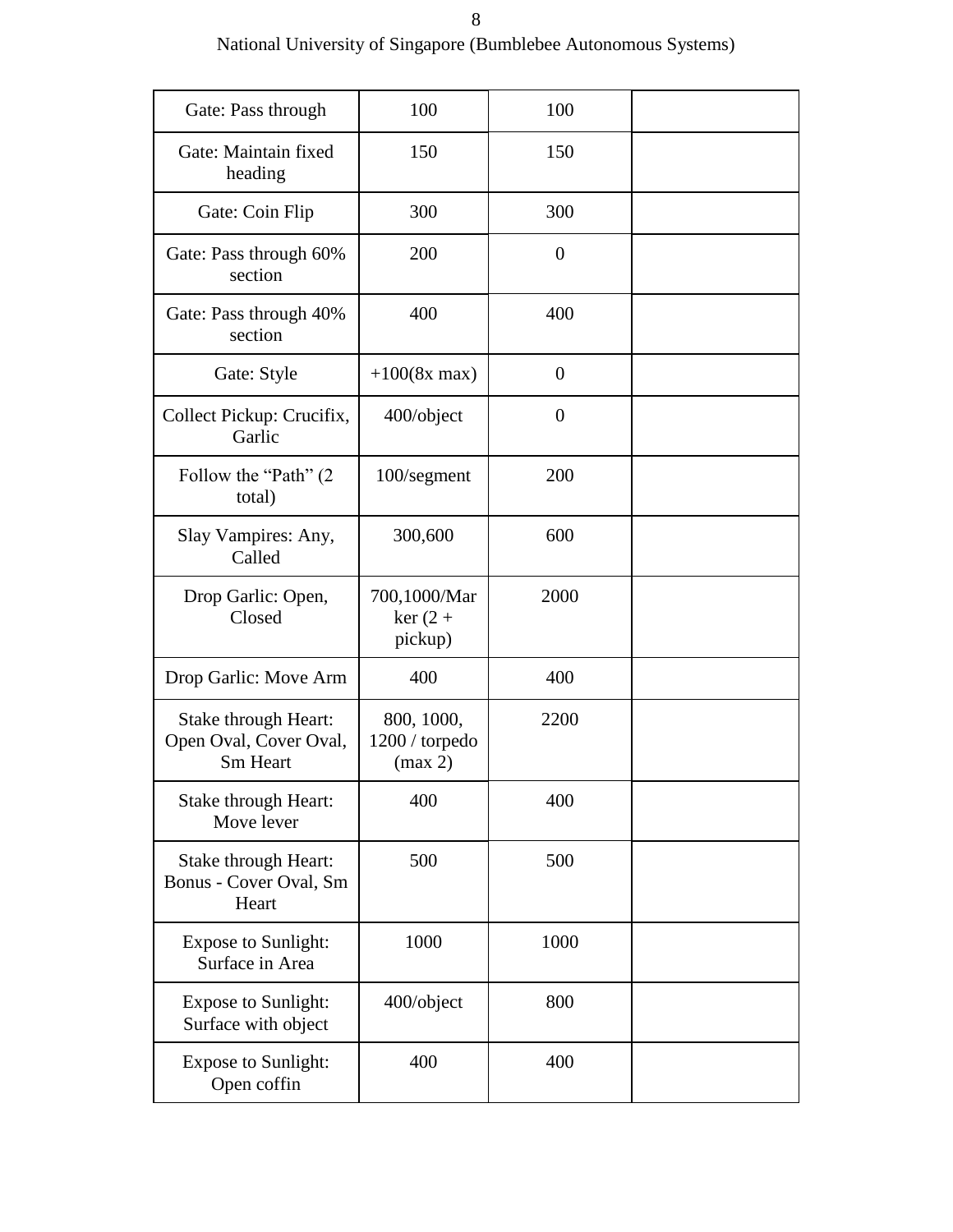#### 9

National University of Singapore (Bumblebee Autonomous Systems)

| <b>Expose to Sunlight:</b><br>Drop Pickup                     | $200$ /object<br>(crucifix only) |      |  |
|---------------------------------------------------------------|----------------------------------|------|--|
| Random Pinger first task                                      | 500                              | 500  |  |
| Random Pinger second<br>task                                  | 1500                             | 1500 |  |
| Inter-vehicle<br>Communication                                | 1000                             | 0    |  |
| Finish the mission with<br>T minutes (whole $+$<br>factional) | Tx100                            | 200  |  |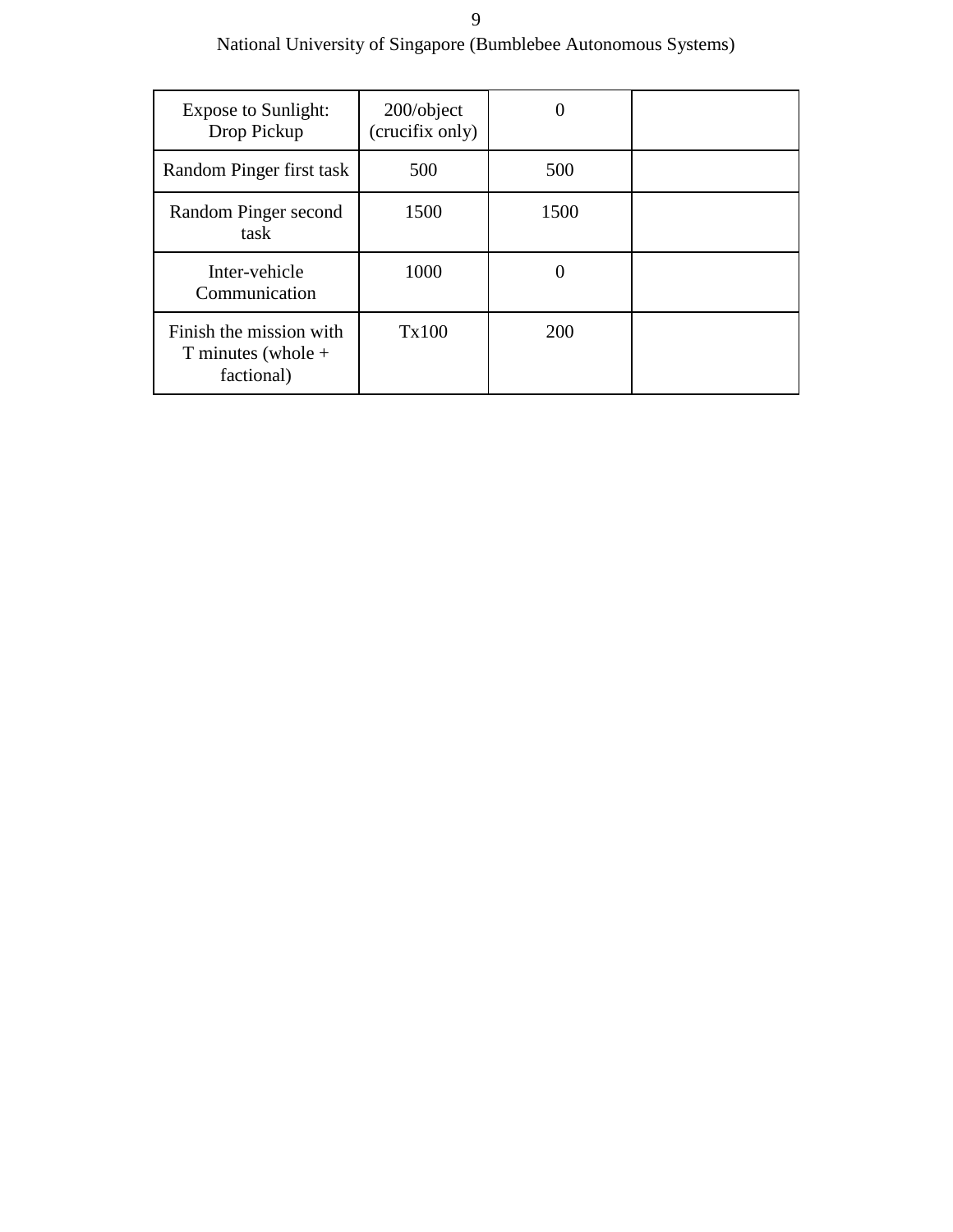### **Appendix B: Component Specifications**

| <b>Components</b>                   | <b>Vendor</b>                                                                       | Model/Type                                                | <b>Specifications</b>                                                                                                          | Cost (if new)    |
|-------------------------------------|-------------------------------------------------------------------------------------|-----------------------------------------------------------|--------------------------------------------------------------------------------------------------------------------------------|------------------|
| <b>Buoyancy</b><br><b>Control</b>   | <b>BlueRobotics</b>                                                                 | R3312                                                     | Density: $192 \text{ kg/m}^3$                                                                                                  | <b>USD 94</b>    |
| <b>Frame</b>                        | <b>Cititech</b><br><b>Industrial</b><br><b>Engineering</b>                          | <b>Custom</b><br>aluminium<br>laser cut                   | <b>Custom</b>                                                                                                                  | <b>Sponsored</b> |
| Waterproof<br><b>Housing</b>        | <b>Achieve</b><br><b>Engineeri</b><br>ng<br><b>Feimus</b><br><b>Engineeri</b><br>ng | <b>Custom CNC</b> end<br>caps and enclosure               | <b>Custom</b>                                                                                                                  | <b>SGD 1,500</b> |
| Waterproof<br><b>Connectors</b>     | SubConn Inc. -<br><b>MacArtney</b>                                                  | <b>Assorted Micro</b><br>and Low-Profile<br><b>Series</b> | <b>Depth rating PEEK:</b><br><b>300 bar</b>                                                                                    | <b>Sponsored</b> |
|                                     | <b>Sterling Comms</b>                                                               | Pro 4 Videoray                                            | 10 kgf fwd thrust                                                                                                              | <b>Legacy</b>    |
| <b>Thrusters</b>                    | <b>Aquila Nova</b>                                                                  | <b>Rovee Brushless</b><br><b>Thruster</b>                 | 3.6 kgf fwd thrust                                                                                                             | <b>Legacy</b>    |
| <b>Motor Control</b>                | <b>Tekin</b>                                                                        | RX <sub>8</sub>                                           | <b>Input Voltage: 6S</b><br><b>LiPo</b>                                                                                        | <b>Legacy</b>    |
|                                     | <b>ATMEGA</b>                                                                       | ATmega2560 $\&$<br>ATmega328P                             | 16 MHz, 8-bit<br>microcontroller                                                                                               | <b>SGD 50</b>    |
| <b>High Level</b><br><b>Control</b> | <b>Raspberry Pi</b>                                                                 | Model 3B+                                                 | 1.4GHz 64-bit quad-<br>core processor                                                                                          | <b>SGD 52</b>    |
|                                     | Odroid                                                                              | $XU-4$                                                    | <b>Samsung</b><br>Exynos5422<br>2Gbyte LPDDR3<br>$\bullet$<br><b>RAM</b><br>eMMC5.0 HS400<br>$\bullet$<br><b>Flash Storage</b> | <b>USD 49</b>    |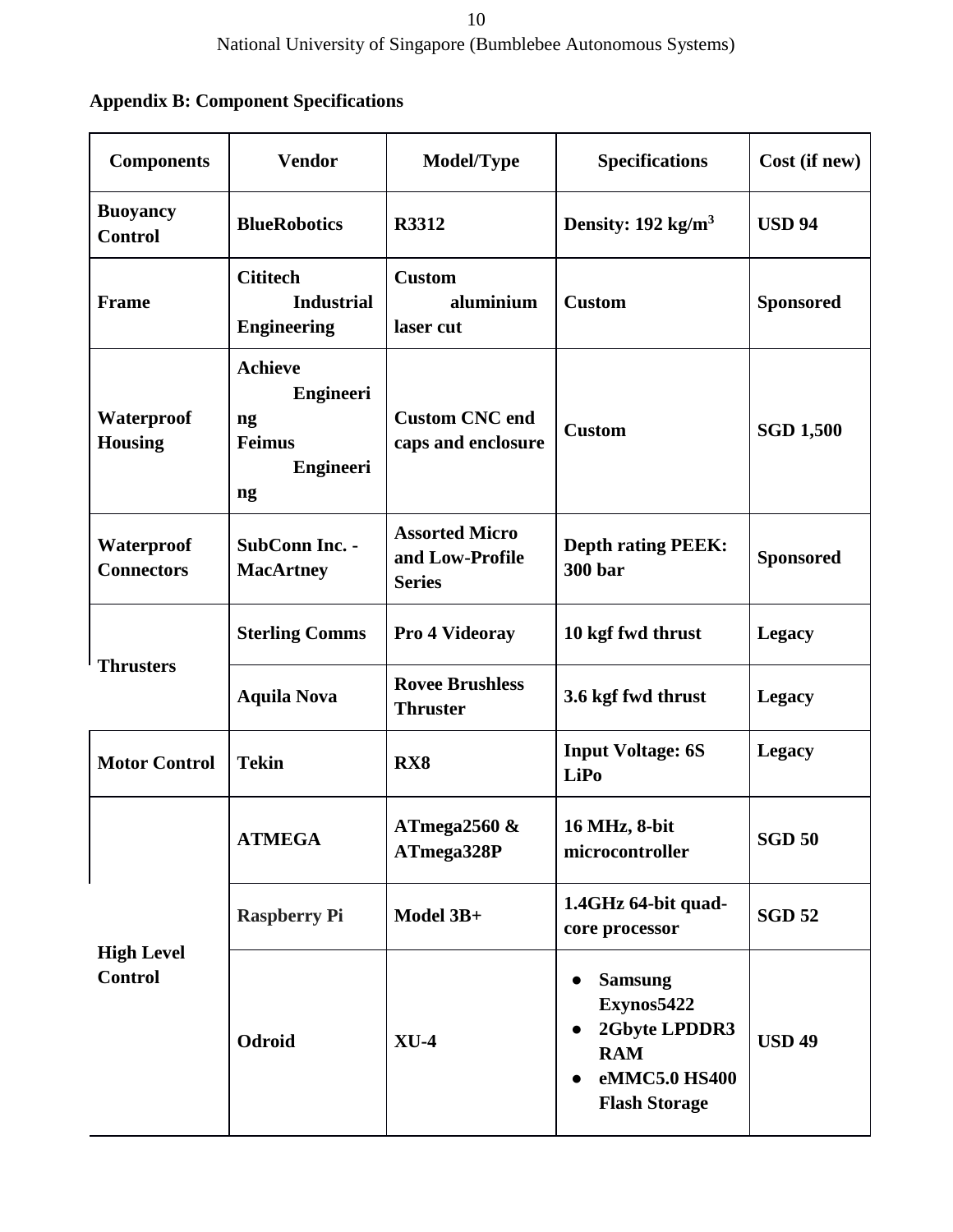|                                                      | <b>Festo</b>    | MHE2-MS1H-5/2-<br>$OS-4K$                | 5/2 Way Solenoid<br><b>Valve</b>               | <b>Sponsored</b> |  |
|------------------------------------------------------|-----------------|------------------------------------------|------------------------------------------------|------------------|--|
| <b>Actuators</b>                                     |                 | <b>DSNU-8-10-P-A</b>                     | <b>Linear Pneumatics</b><br><b>Piston</b>      |                  |  |
|                                                      | <b>ImperiaX</b> | Ninja Gas Tank<br><b>PalmersPursuit</b>  | 3000 PSI, 13 Cubic<br>Inch                     | <b>SGD 100</b>   |  |
|                                                      |                 | <b>Regulator</b>                         | 0-250 PSI Output                               |                  |  |
| <b>Propellers</b>                                    | N/A             | N/A                                      | N/A                                            | N/A              |  |
| <b>Battery</b>                                       | <b>Tattu</b>    | Custom-made 6-<br>cell battery           | 12000 mAh                                      | <b>USD 160</b>   |  |
| <b>Battery</b><br><b>Monitoring</b><br><b>System</b> | <b>In-house</b> | <b>Custom-made</b><br>circuit board      | <b>Custom</b>                                  | N/A              |  |
| <b>Converter</b>                                     | <b>Murata</b>   | <b>UWQ-12/17-</b><br>Q48PB-C             | 204W Isolated 24V-<br>12V                      | <b>Legacy</b>    |  |
|                                                      |                 | UVQ-24/4.5-D24P-<br>$\mathbf C$          | 108W Isolated 24V-<br>12V                      |                  |  |
| <b>Regulator</b>                                     | <b>OPUS</b>     | <b>DCX1.250 ATX</b><br><b>PSU</b>        | <b>250W</b>                                    | <b>Legacy</b>    |  |
| <b>CPU</b>                                           | <b>AAEON</b>    | <b>GENE-KBU6</b><br><b>BIO-ST03-P2U1</b> | Intel Core i7-7600U<br>Intel <sup>®</sup> i210 | <b>Legacy</b>    |  |
| <b>GPU</b>                                           | <b>Nvidia</b>   | <b>Jetson Nano</b>                       | 128-core Maxwell,<br><b>4 GB LPDDR4</b>        | <b>USD 109</b>   |  |
| <b>Internal Comm</b><br><b>Network</b>               | In-house        | <b>CAN/Ethernet</b>                      | 1000kbps / 1000Mbps                            | N/A              |  |
| <b>External</b><br>Comm<br><b>Interface</b>          | <b>In-house</b> | <b>Ethernet</b>                          | 1000Mbps                                       | N/A              |  |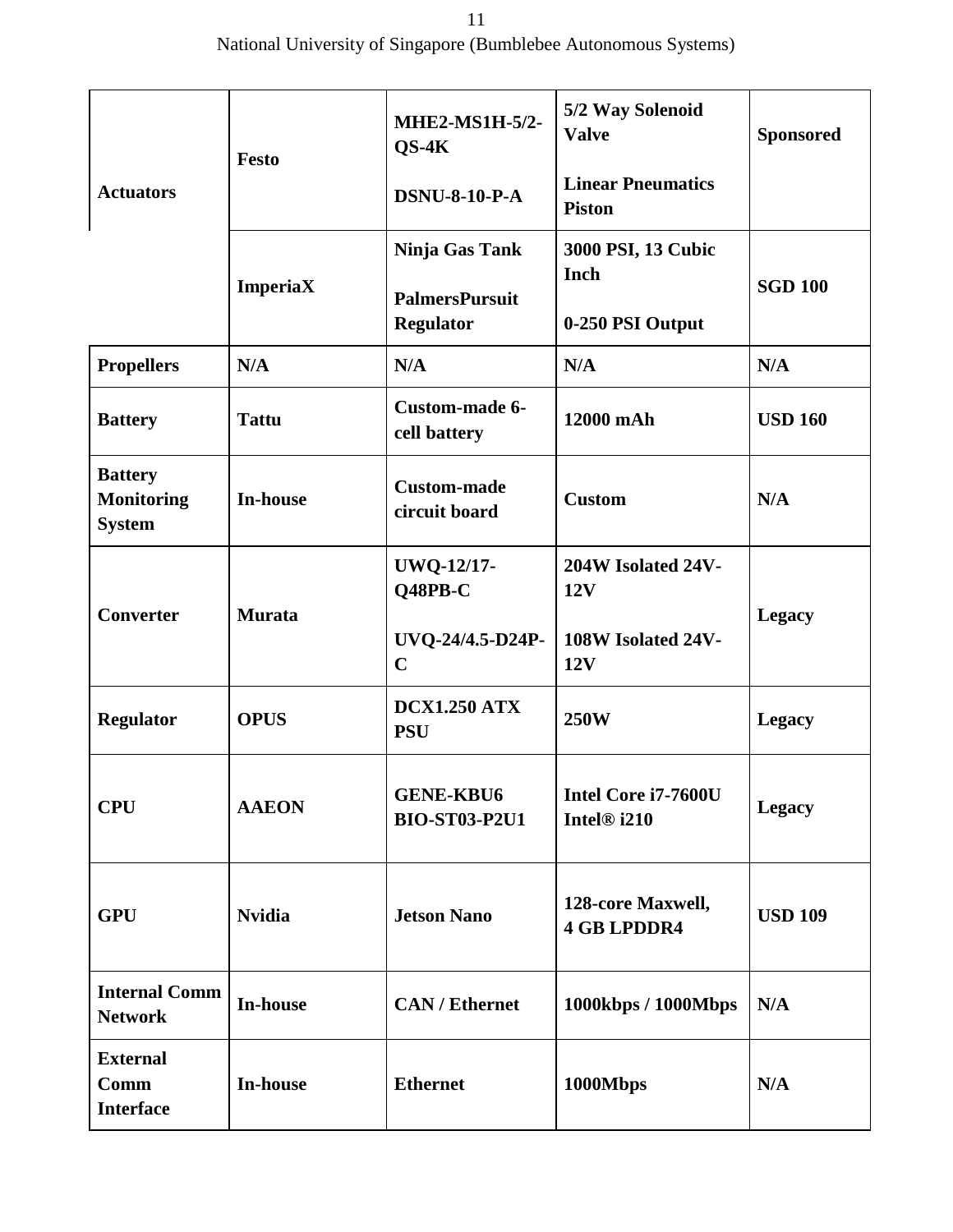National University of Singapore (Bumblebee Autonomous Systems)

| Programming<br>Language 1                     | $C++$ Foundation                                      | $C++$                                | Compiled                                                                                                                                                                                                              | N/A              |
|-----------------------------------------------|-------------------------------------------------------|--------------------------------------|-----------------------------------------------------------------------------------------------------------------------------------------------------------------------------------------------------------------------|------------------|
| Programming<br>Language 2                     | <b>Python</b><br><b>Software</b><br><b>Foundation</b> | Python 3                             | Duck-typed                                                                                                                                                                                                            | N/A              |
| <b>Compass</b>                                | <b>Sparton</b>                                        | AHRS-8                               | $\pm 1.2$ Gauss                                                                                                                                                                                                       | <b>Legacy</b>    |
| <b>Inertial</b><br><b>Measurement</b><br>Unit | <b>Sensonor</b>                                       | <b>STIM300</b>                       | $±10g$ acceleration,<br><b>RS422</b>                                                                                                                                                                                  | <b>Legacy</b>    |
| <b>Doppler</b><br><b>Velocity Log</b>         | <b>Teledyne</b><br><b>Marine</b>                      | <b>Pathfinder</b><br><b>DVL</b>      | <b>600kHz</b><br><b>Phased</b><br><b>Array</b>                                                                                                                                                                        | <b>Legacy</b>    |
| Camera(s)                                     | <b>BlackFly S PoE</b><br><b>Gigabit Camera</b>        | <b>BFS-PGE-31S4C-</b><br>$\mathbf C$ | 2448 x 2048 at 22 FPS                                                                                                                                                                                                 | <b>Legacy</b>    |
| <b>Hydrophones</b>                            | <b>Teledyne</b><br><b>Reson</b>                       | <b>TC4013</b>                        | <b>Acoustic</b><br>transducers                                                                                                                                                                                        | <b>Legacy</b>    |
| <b>Manipulator</b>                            | <b>In-house</b>                                       | <b>FDM 3D Printed</b>                | <b>ABS</b>                                                                                                                                                                                                            | <b>Sponsored</b> |
| Algorithm:<br>vision                          |                                                       |                                      | <b>Thresholding</b><br>$\bullet$<br><b>Particle filter</b><br><b>Machine learning</b><br>$\bullet$                                                                                                                    | <b>NA</b>        |
| Algorithm:<br>acoustics                       |                                                       |                                      | <b>Multiple Signal</b><br>$\bullet$<br><b>Classification</b><br>(MUSIC)<br><b>Localization with</b><br>$\bullet$<br><b>Short-Time</b><br><b>Fourier</b><br><b>Transform</b><br>(STFT) based<br><b>Ping Extraction</b> | <b>NA</b>        |
| Algorithm:<br>localization &<br>mapping       |                                                       |                                      | <b>Error State Kalman</b><br><b>Filter</b>                                                                                                                                                                            | <b>NA</b>        |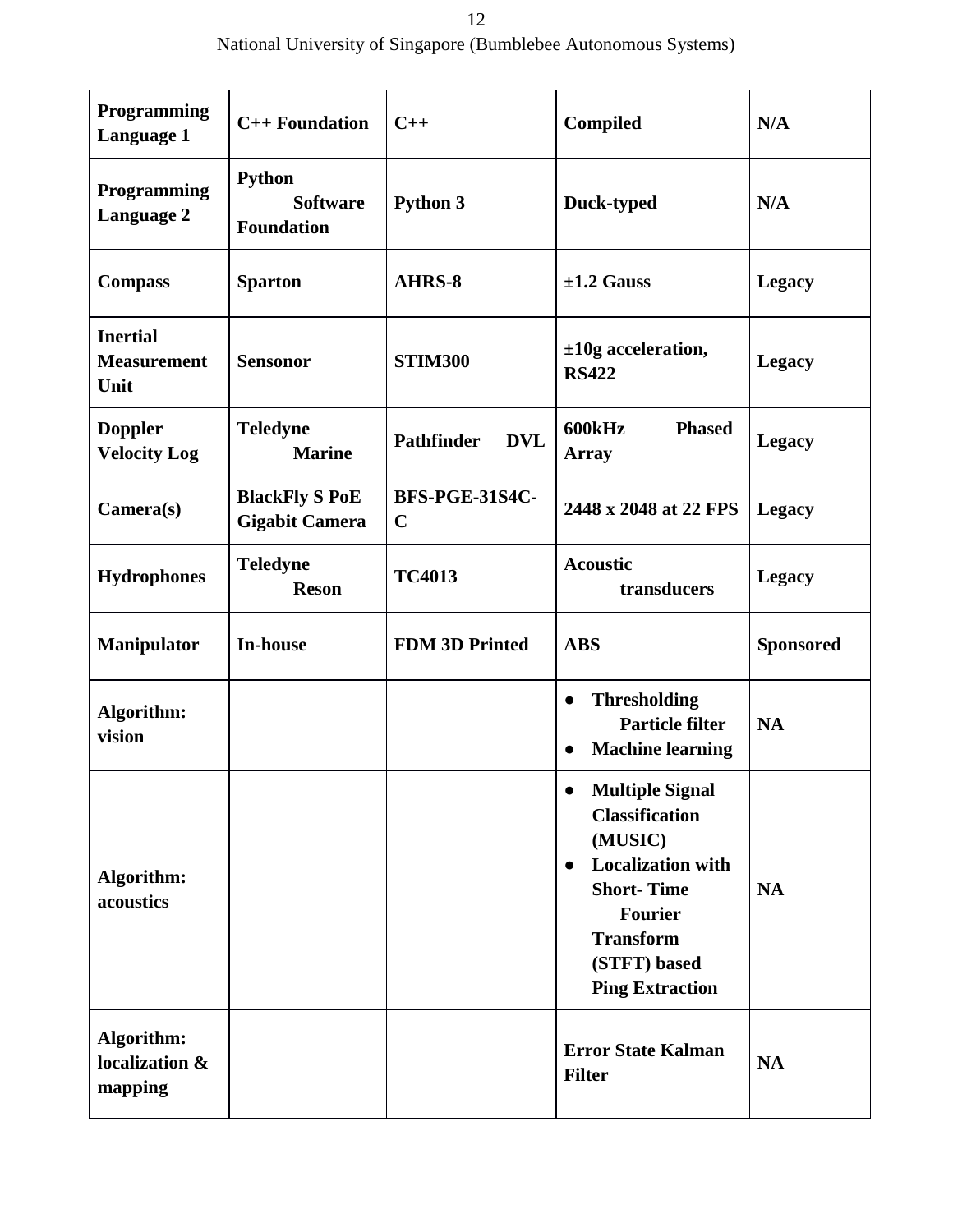13 National University of Singapore (Bumblebee Autonomous Systems)

| Algorithm:<br>autonomy             |                  | <b>ROS SMACH</b>                                                 | <b>NA</b> |
|------------------------------------|------------------|------------------------------------------------------------------|-----------|
| <b>Open source</b><br>software     |                  | OpenCV, ROS,<br><b>Tensorflow Object</b><br><b>Detection API</b> | <b>NA</b> |
| <b>Team size</b>                   | 28               |                                                                  |           |
| <b>HW/SW</b><br>expertise ratio    | 3:1              |                                                                  |           |
| <b>Testing time:</b><br>simulation | $\boldsymbol{0}$ |                                                                  |           |
| <b>Testing time:</b><br>in-water   | 279 hours        |                                                                  |           |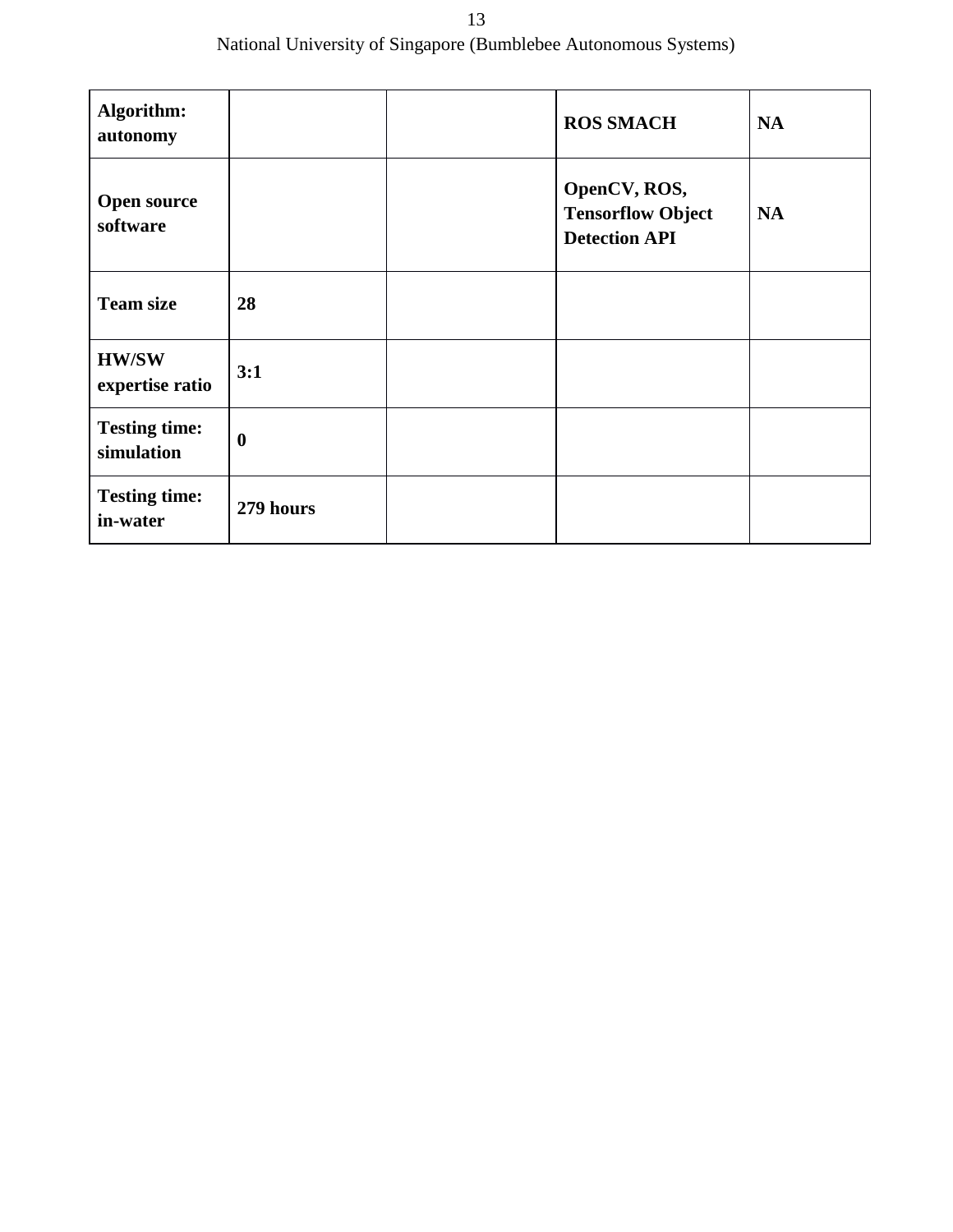#### **Appendix C: Outreach Activities**

Team Bumblebee strongly believes in publicity and reached out to various communities and organisations to create awareness of the team's vision and mission. Therefore, Team Bumblebee has actively participated in various exhibitions and showcases in school and locally to provide people a better understanding of Bumblebee's technology and initiatives.

#### Public Showcase and Exchange

Bumblebee has participated in the University Innovation Design Programme (iDP) Showcase, Engineering Open House and at the Innovfest Unbound 2019, which aims to showcase the latest developments in the technologies and engineering sector to the delegates and public. Through these events, the team is able to interact and engage effectively with the general public.



Fig 4.1. Innovfest Unbound 2019

#### Lab Tour and Sharing Sessions

As part of Bumblebee's public relations campaign, the team invited various international teams for lab visit to Bumblebee's lab, to exchange knowledge and build lasting friendships. Earlier this year during the Singapore Autonomous Underwater Vehicle Competition (SAUVC), Team Bumblebee has

hosted National Chiao Tung University (NCTU) from Taiwan for a week in Bumblebee's lab where members of both teams engaged with one another.



Fig 4.2. Bumblebee's member sharing with National Chiao Tung University from Taiwan



Fig 4.3 Team Bumblebee with City University of Hong Kong Underwater Robotics Team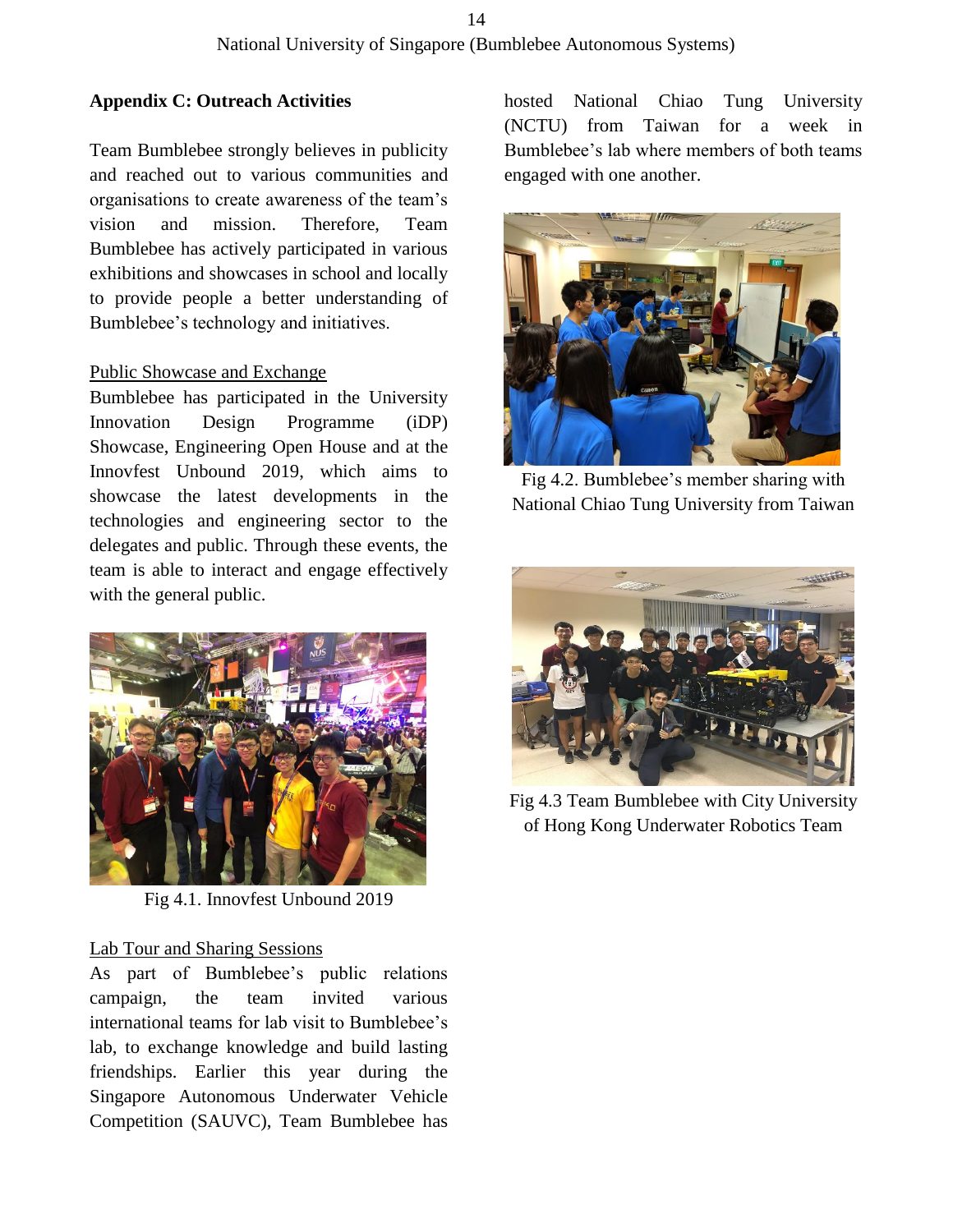#### 15

#### National University of Singapore (Bumblebee Autonomous Systems)

#### Industrial Partnership and Appreciation

Industrial Partners are essential for the sustainability of Team Bumblebee. Without their advice and support, the team will not be able to achieve excellence. Therefore, industrial visits are organized with the partners to gain first-hand exposure to the real-world challenges and to gain experience. The team also organizes Sponsor's Appreciation Day biannually to recognize these important individuals and presented them with a token of appreciation for their continuous support and guidance. This is extremely crucial to maintain strong industrial public relations.



Fig 4.4. Sponsors' Appreciation Day 2019



Fig 4.5 Mechanical Sub-team visit to Bossard

#### Hornet Training Program

Since its inception 4 years ago, the Hornet Training Program has evolved to a staple element of training for our freshmen. Through this program, we provide new members a platform to build an AUV to compete in SAUVC. The main aim of this programme is to challenge the freshman to explore and implement bold designs instead of replicating what others and predecessors have done.



Fig 4.6.Team Hornet in SAUVC 2019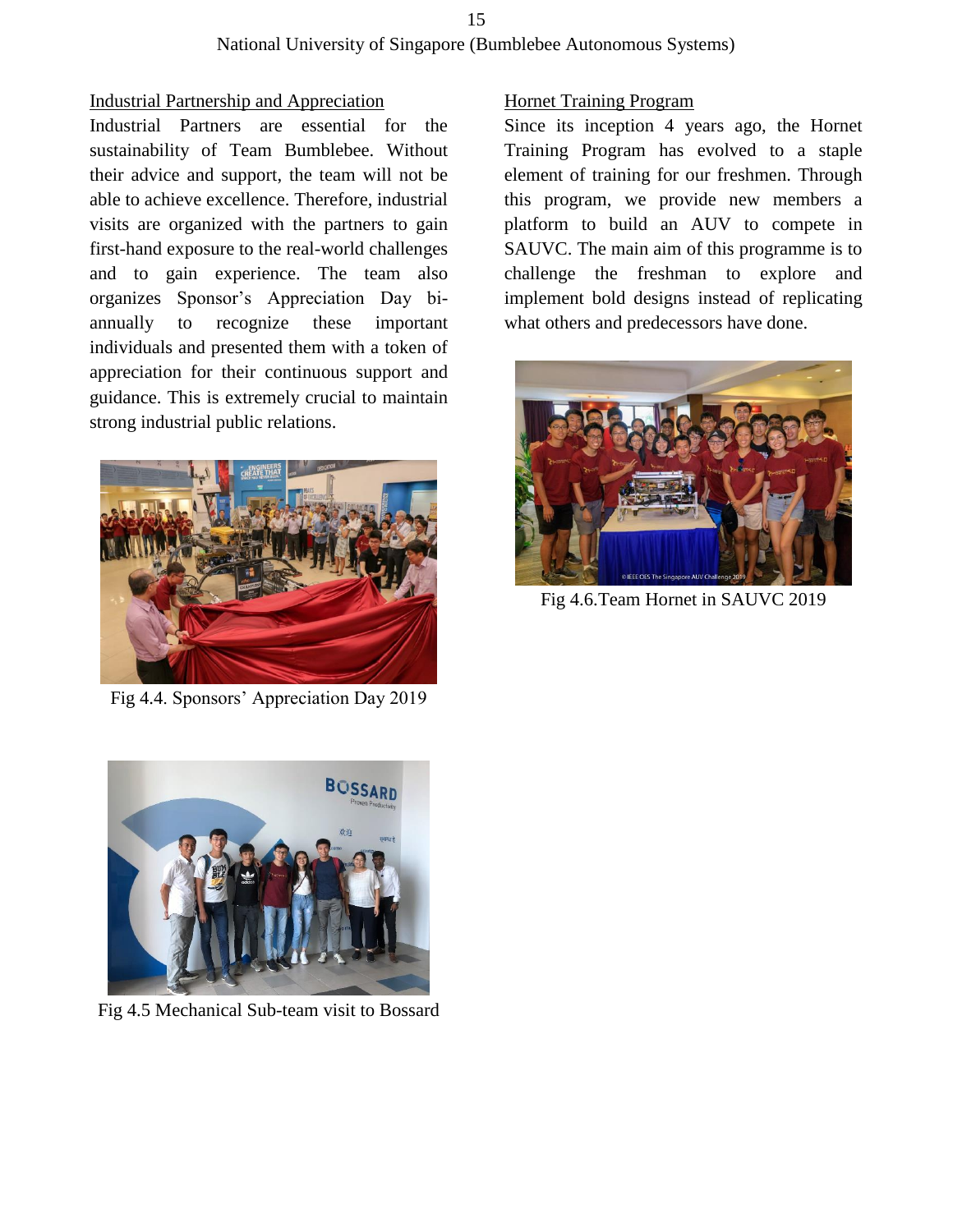### **Appendix D: Vision Pipeline Architecture including new Deep Learning Node**

#### **Appendix E: Mission Planner User Interface**





Fig 5.3 Mission Planner User Interface

Fig 5.1: Vision Pipeline Architecture



Fig 5.2: Jetson Nano Deep Learning Inference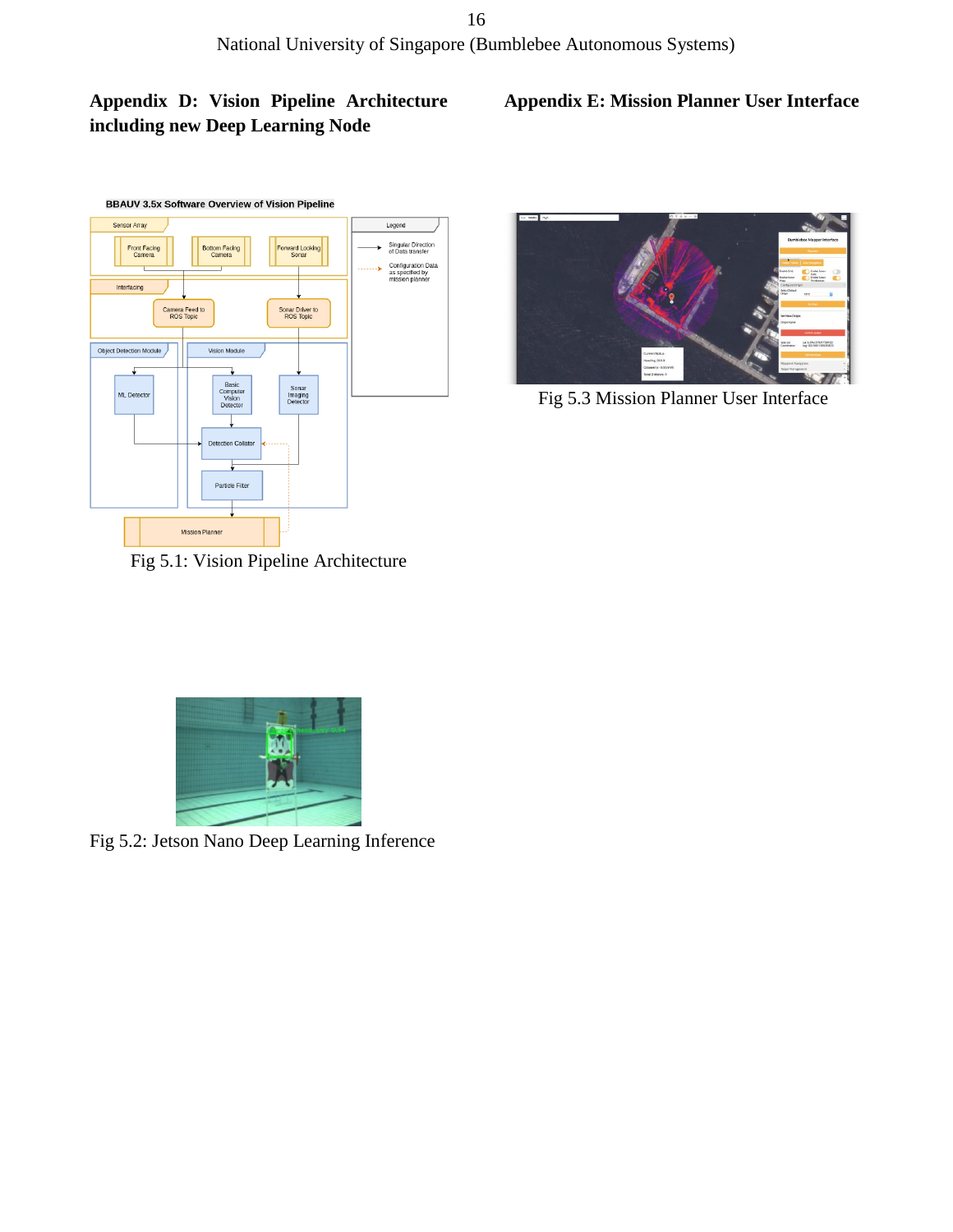#### **Appendix F: Hardware and Power Architecture**

#### Hardware Architecture LED<sub>S</sub> S300 BlackFly<br>PoE Cam Manipulator<br>Board  $\tilde{\epsilon}$ BlackFly S Power<br>Control Sensors and Telemetry .<br>Thr Single Board<br>Computer<br>(SBC) Backpla васкрыне<br>(CAN bus) Ethernet<br>Switch BC-CAN MCU GPU PMB1<br>Battery OPUS-ATX Imaging Sonar PMB<sub>2</sub> Ethernet Switch Odroid XU4 **STIM300** Pre-<br>amp Bandpass DAQ Raspberry Navigation<br>Backplane AHRS-8 **DNA Housing (DVL)**

Fig 6.1. Hardware Architecture

### **Appendix G: Changes in acoustics architecture**



Fig 6.4. Old Acoustic Architecture



Fig 6.2. Power Architecture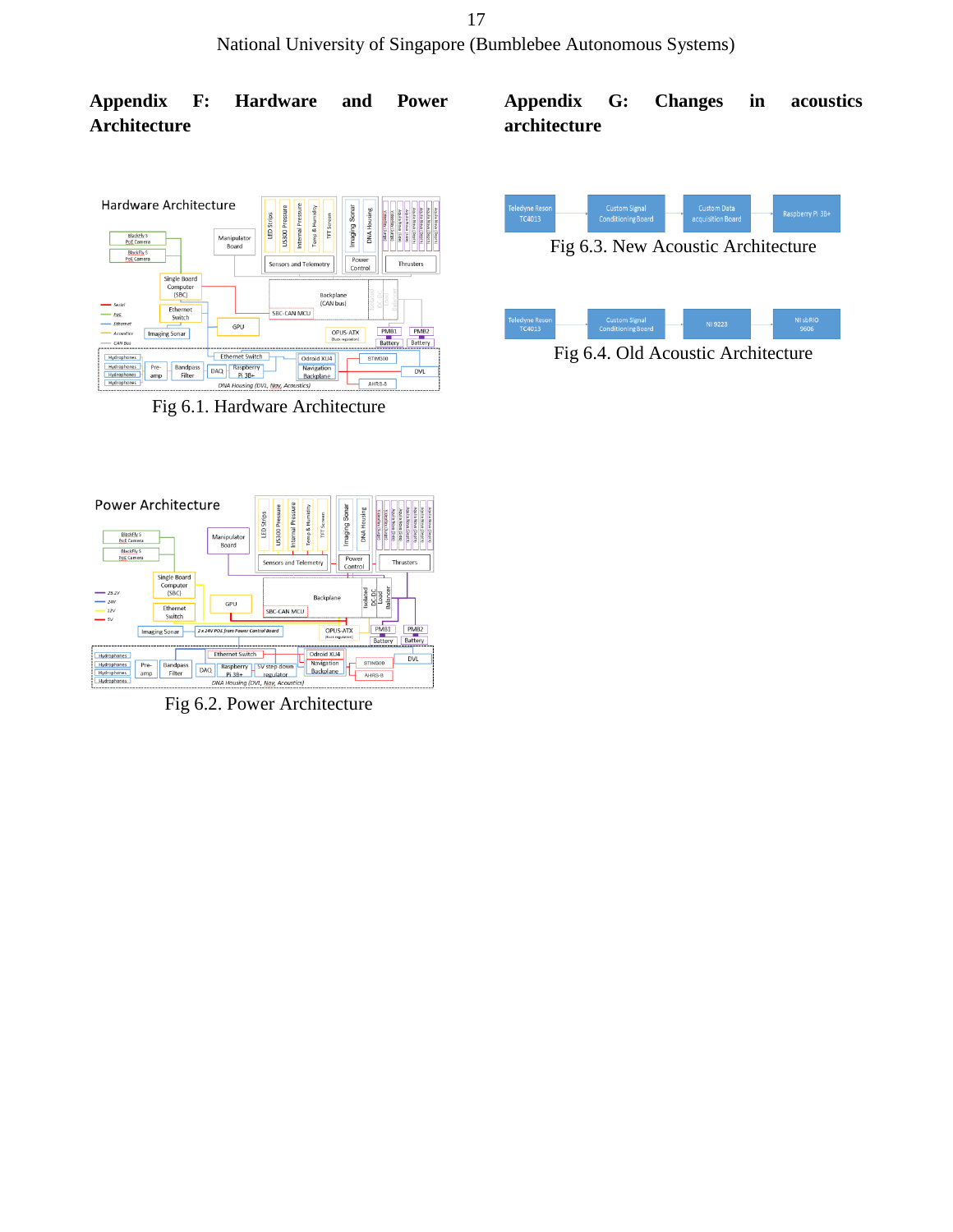**Appendix H: Design and benchmark of cooling system**

Bottleneck of cooling performance of the previous cooling design was thought to be due to the small and possibly insufficient radiator dissipating the heat from the cooling setup. A new radiator block was thus design with a better thermal conductor (Copper) and greater surface area.



Fig 7.1. Radiator Block

Simulation performed on SolidWorks Fluids estimated heat dissipation properties of ~200W at 35°C of internal liquid temperature, and ~350W at 45°C of internal liquid temperature, to an external ambient water temperature of  $25^{\circ}$ C.



Fig 7.2. Temperature result from SOLIDWORKS Thermal Analysis

However, during actual deployment of the new radiator design, there were negligible differences in temperature of the CPU despite the better heat dissipation of the radiator. This was likely due to the low thermal output of the CPU being cooled (25W). Due to the drawback of the heavier new design with the use of denser copper material, but little benefits

provided, we have decided to reuse the old radiator design.

Each component of the cooling system was also isolated and bench tested with different options to benchmark their impact on cooling performance.

| <b>Variable</b>      | <b>Testing</b><br>setup         | <b>Tested option</b>                   | <b>Result</b>  |
|----------------------|---------------------------------|----------------------------------------|----------------|
| <b>CPU</b><br>block  | i7-7600U<br>CPU stress          | Pump-block<br>combo                    | $60^{\circ}$ C |
|                      | test                            | Individual<br>direct contact<br>plates | $70^{\circ}$ C |
| Thermal<br>interface | Heat<br>gun,<br>$60^{\circ}$ C  | Thermal<br>compound                    | $40^{\circ}$ C |
|                      |                                 | Graphite<br>thermal pad                | $41^{\circ}$ C |
| Coolant              | $i7-7600U$<br><b>CPU</b> stress | Water                                  | $64^{\circ}$ C |
|                      | test                            | Coolant                                | $61^{\circ}$ C |
| External<br>radiator | i7-7600U<br>CPU stress          | fin<br>External<br>radiator            | $60^{\circ}$ C |
|                      | test                            | External<br>convection<br>radiator     | $50^{\circ}$ C |
|                      |                                 | Copper<br>radiator                     | $61^{\circ}$ C |

Table 2.1. Comparison of Thermals with different Cooling Components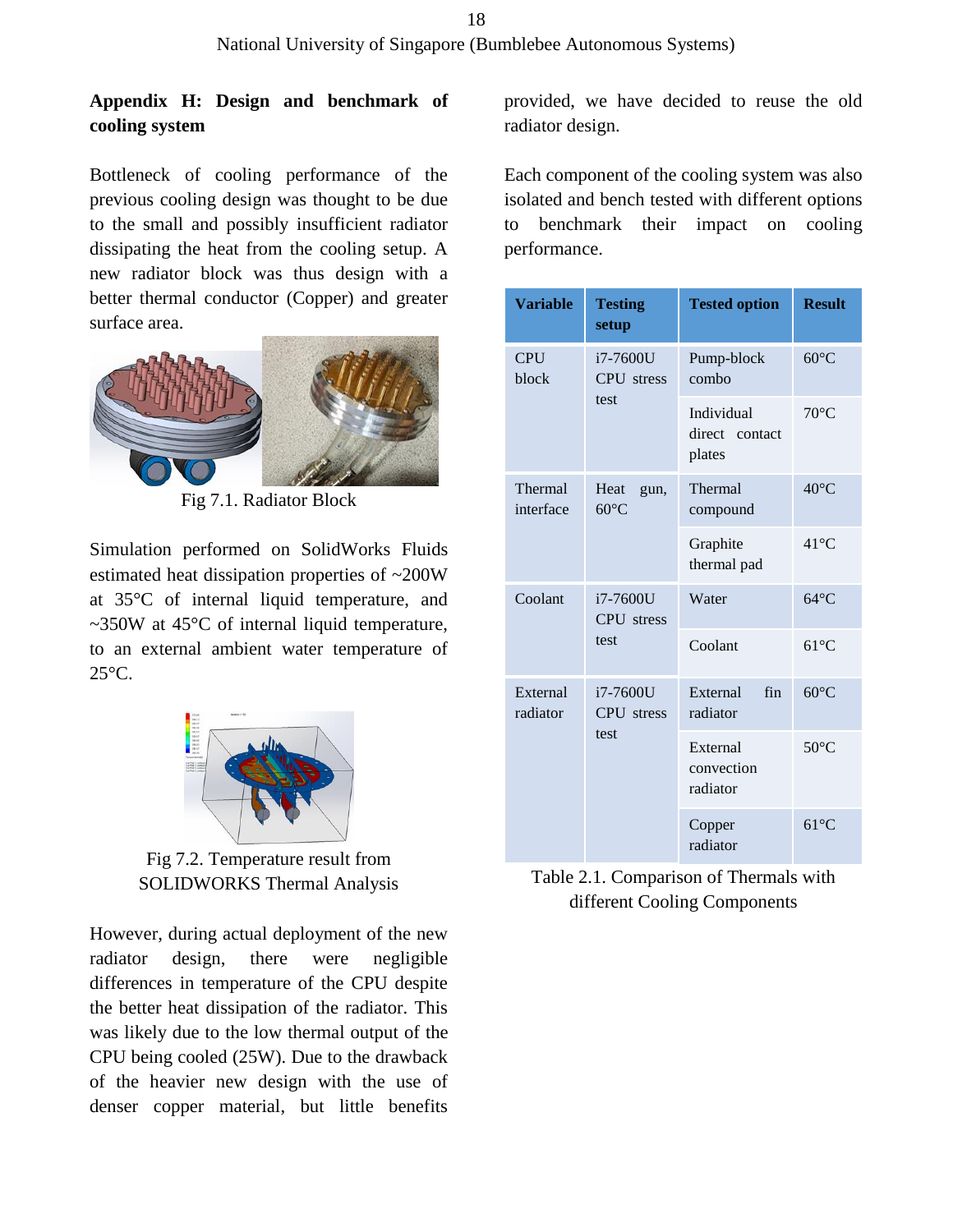Solutions for the Jetson Nano to be included to the liquid cooling loop were also explored with a small cooling plated but were rejected due to the very low thermal output (10W) of the component. Actual deployment of the Jetson Nano with the small fan saw temperatures of around 45°C under load.



Fig 7.3. Fan for Jetson Nano